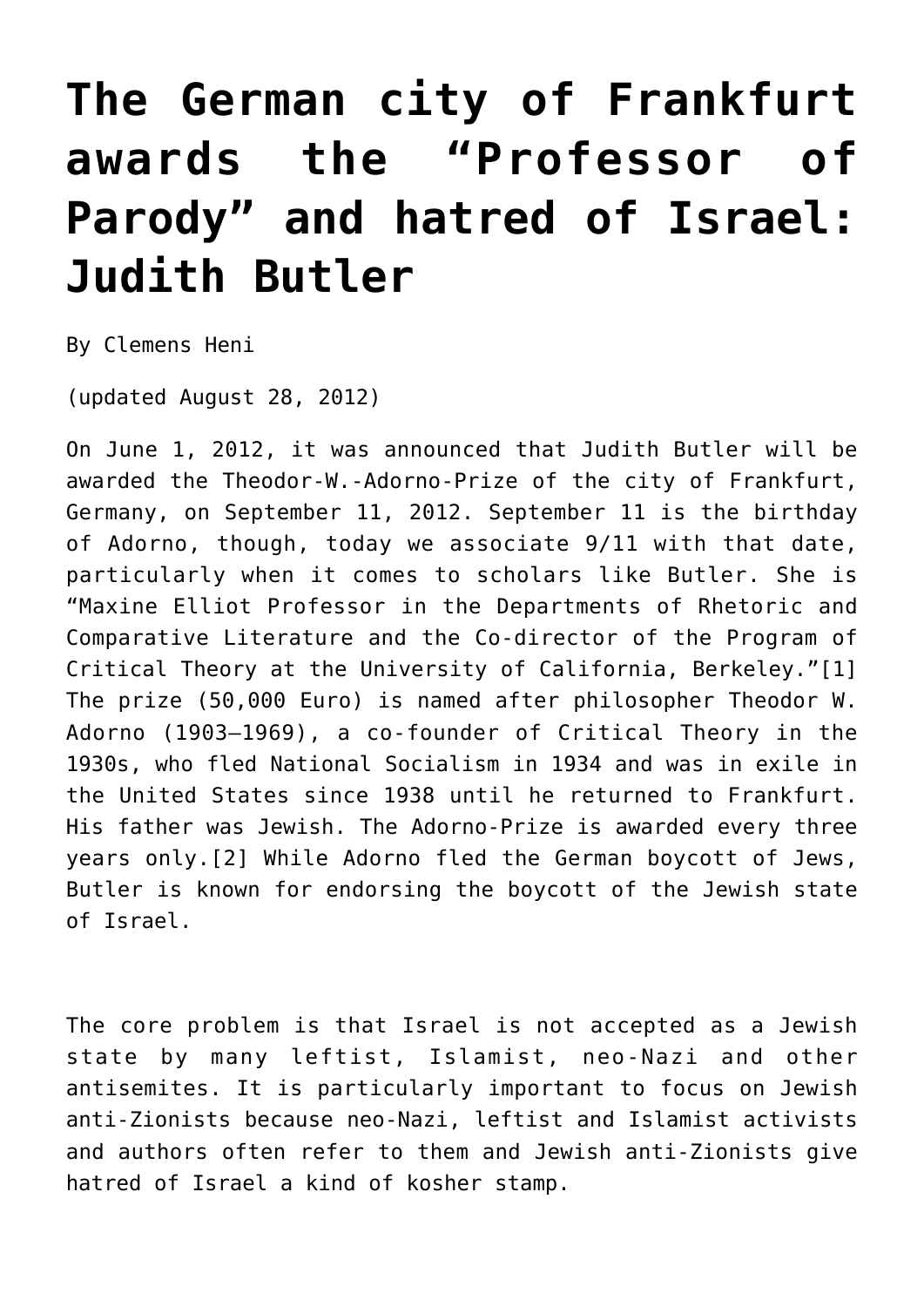Many scholars are obsessed with the only diverse society in the Middle East, the only democracy and the only safe haven for Arab and Muslim homosexuals, for example: Israel.

It is important to focus on the Jewish character of Israel. Some anti-Zionists claim that they are not anti-Israel, because they like Israel but reject the *Jewish* character of the state. A bi-national state as envisioned by Martin Buber or Hannah Arendt is still seen as an option by those anti-Zionist activists. The exodus of almost one million Jews from Arab and Muslim countries since 1948 indicates what would happen if Jews no longer comprised the majority in their own country. Everyone can see that scholars like Judith Butler single out Israel and equate Israel with South African apartheid, while they are silent about the really violent and oppressive, antidemocratic countries in the Middle East, like Saudi Arabia, Iran (the Iranian threat!), Syria, Turkey, Egypt, among many others.

In 2009 in her book *Frames of War* Judith Butler equates the criticism of Adorno and Horkheimer in their *Dialectics of Enlightenment* with US policies in the *War on Terror*.

*"The legal move by which the US claimed that prisoners at Camp Delta were not entitled to protection under the Geneva Conventions is one that institutes the expectation that those prisoners are less than human. They are considered enemies of the state, but they are also not conceptualizable in terms of the civilizational and racial norms by which the human is constituted. In this sense, their status as less than human is not only presupposed by the torture, but reinstated by it. And here we have to see – as Adorno cautioned us – that violence in the name of civilization reveals its own barbarism, even as it 'justifies' its own violence by presuming the barbaric subhumanity of the other against whom that violence is waged.["\[3\]](#page--1-0)*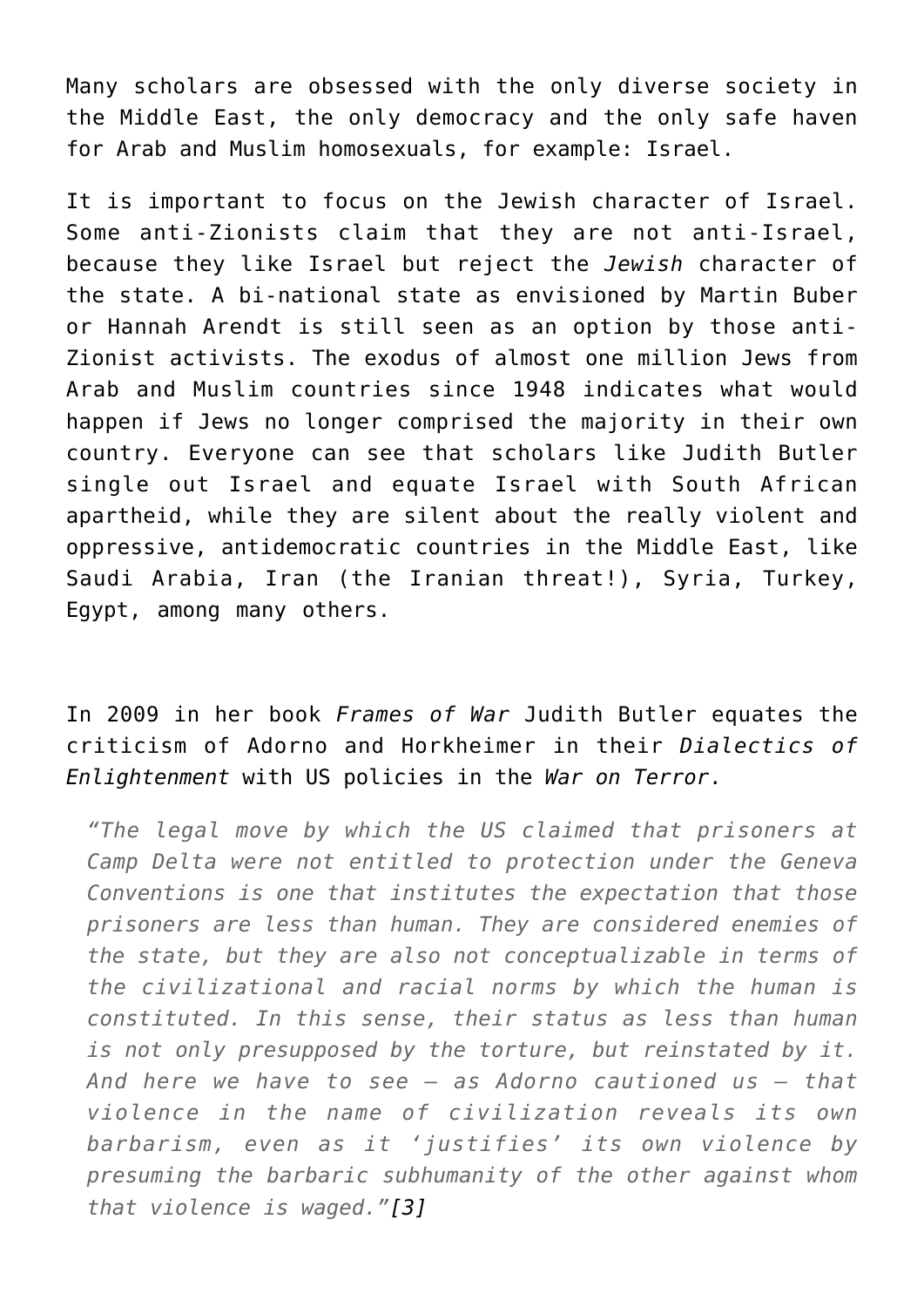Adorno and Horkheimer wrote their book in defense of the West and as an attack on Nazi Germany. They applied a *Dialectic of Enlightenment*, while Butler equates the West and America with National Socialism and the Holocaust when she refers to that study. Despite all their shortcomings, Adorno and Horkheimer already focused on antisemitism. They were completely shocked and paralyzed by the Holocaust; they had a specific chapter on antisemitism, along with other chapters on modern rationality, Greek mythos, and modern capitalist and technical society. A close colleague and friend of Adorno and Horkheimer, Herbert Marcuse, worked for the Office of Strategic Services (OSS) after 1943 – supporting the US in its war against Nazi Germany.

For Butler, the "Professor of [Parody"](http://frontpagemag.com/2012/bruce-bawer/the-fraud-of-identity-studies/#comments) as philosopher and feminist Martha Nussbaum from the University of Chicago has criticized her[,\[4\]](#page--1-0) post-9/11-warfare of the US is the same as the war of Nazi Germany against the Jews. In this completely distorted and absurd world of fantasy, jihadists are implicitly portrayed as the Jews of today. In 2011 Butler was published in a volume alongside with Jürgen Habermas, Charles Taylor, and Cornel West. Editors Eduardo Mendieta and Jonathan Vanantwerpen aggressively support Butler's stand against Harvard President Lawrence Summers and his criticism of the anti-Israel boycott and academic antisemitism.[\[5\]](#page--1-0) Butler herself[\[6\]](#page--1-0) attacks Israe[l\[7\]](#page--1-0) and the entire Zionist project, based on Hannah Arendt,[\[8\]](#page--1-0) Martin Buber and Edward Said and his claim that Palestinians and Jews share a history of displacement[.\[9\]](#page--1-0) Butler portrays herself as a girl walking in the footsteps of Arendt and Buber:

*"I'd like to turn now, briefly, to thinking about Hannah Arendt, Jewish to be sure, but someone whose political views made many people doubt the authenticity of her Jewishness. Indeed, as a result of her salient criticisms of political Zionism and the state of Israel in 1944, '48, and '62, her claim to belong to the Jewish people was severely challenged,*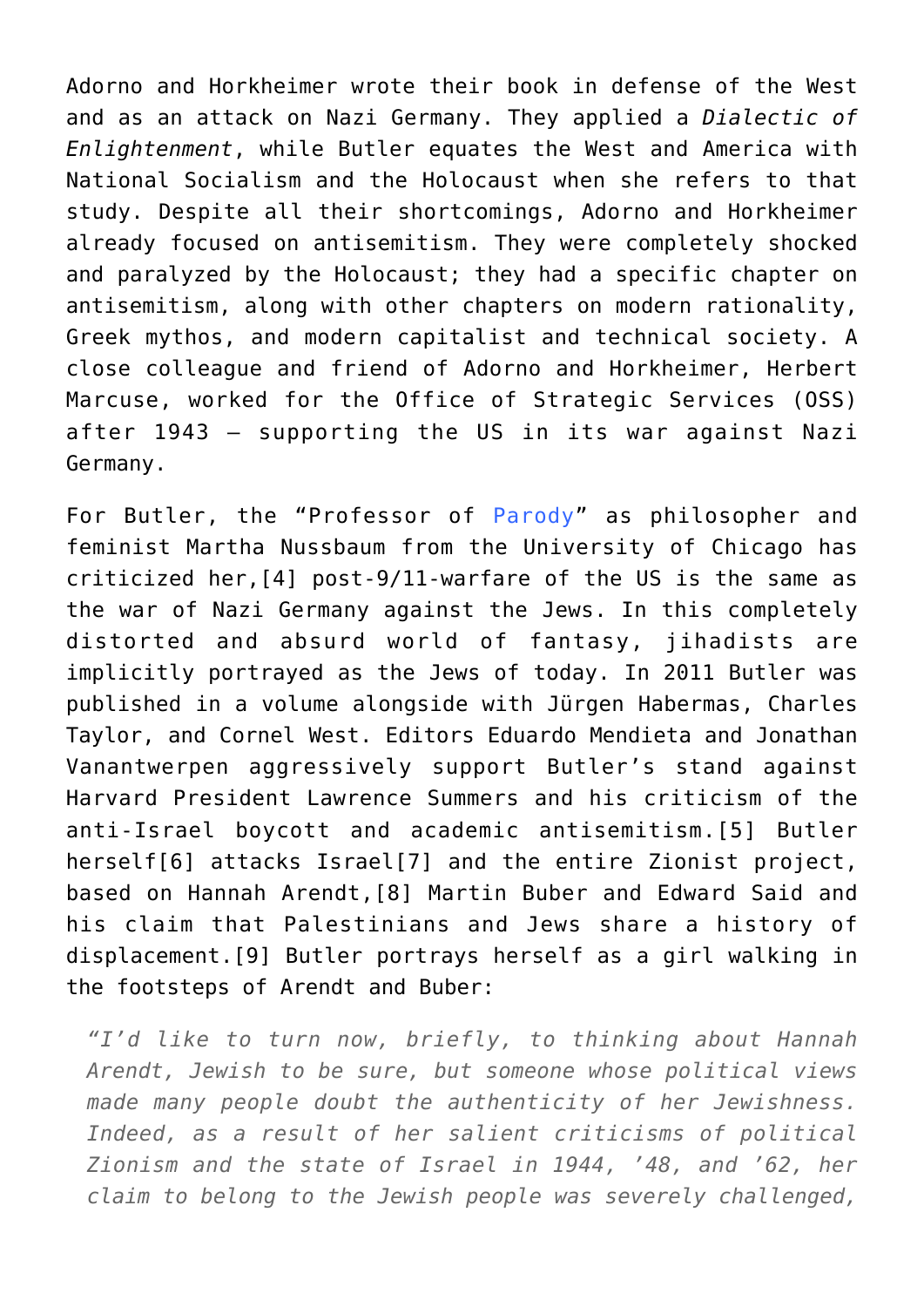*most famously by Gershom Scholem. Scholem quickly embraced a conception of political Zionism, whereas Martin Buber in the teens and twenties actively and publicly defended a spiritual and cultural Zionism that, in his early view, would become 'perverted' if it assumed the form of a political state. By the 1940s, Arendt, Buber, and Nudah Magnes argued in favor of a binational state, proposing a federation in which Jews and Arabs would maintain their respective cultural autonomy; of course, there are other versions of binationalism that do not presume the monolithic cultural integrity of 'two peoples' as Buber did, and I hope to gesture toward that at the end of my remarks. It is worth noting as well that Franz Rosenzweig also elaborated a diasporic opposition to Zionism in his The Star of Redemption, in which he argues that Judaism is fundamentally bound up with waiting and wandering but not with the claim of territory."[\[10\]](#page--1-0)*

Butler prefers a "cultural Zionism" even after the Holocaust, while Buber developed that concept, how bad or mistaken it might have been, between 1910 and 1930, before the Shoah. Buber could also not anticipate genocidal threats from Iran or Arab countries; Butler knows them, but ignores or affirms Iranian, Arab and Muslim Jew-hatred.

It is remarkable (though not astonishing in the case of the German) that Habermas and Taylor join such an outstanding voice like that of Butler, who literally aims at organizations like "AIPAC,"[\[11\]](#page--1-0) and Jewish support for Israel in the US and abroad.

In a very important statement on September 17, 2002, President of Harvard University, Lawrence Summers, criticized antisemitism among academics and said: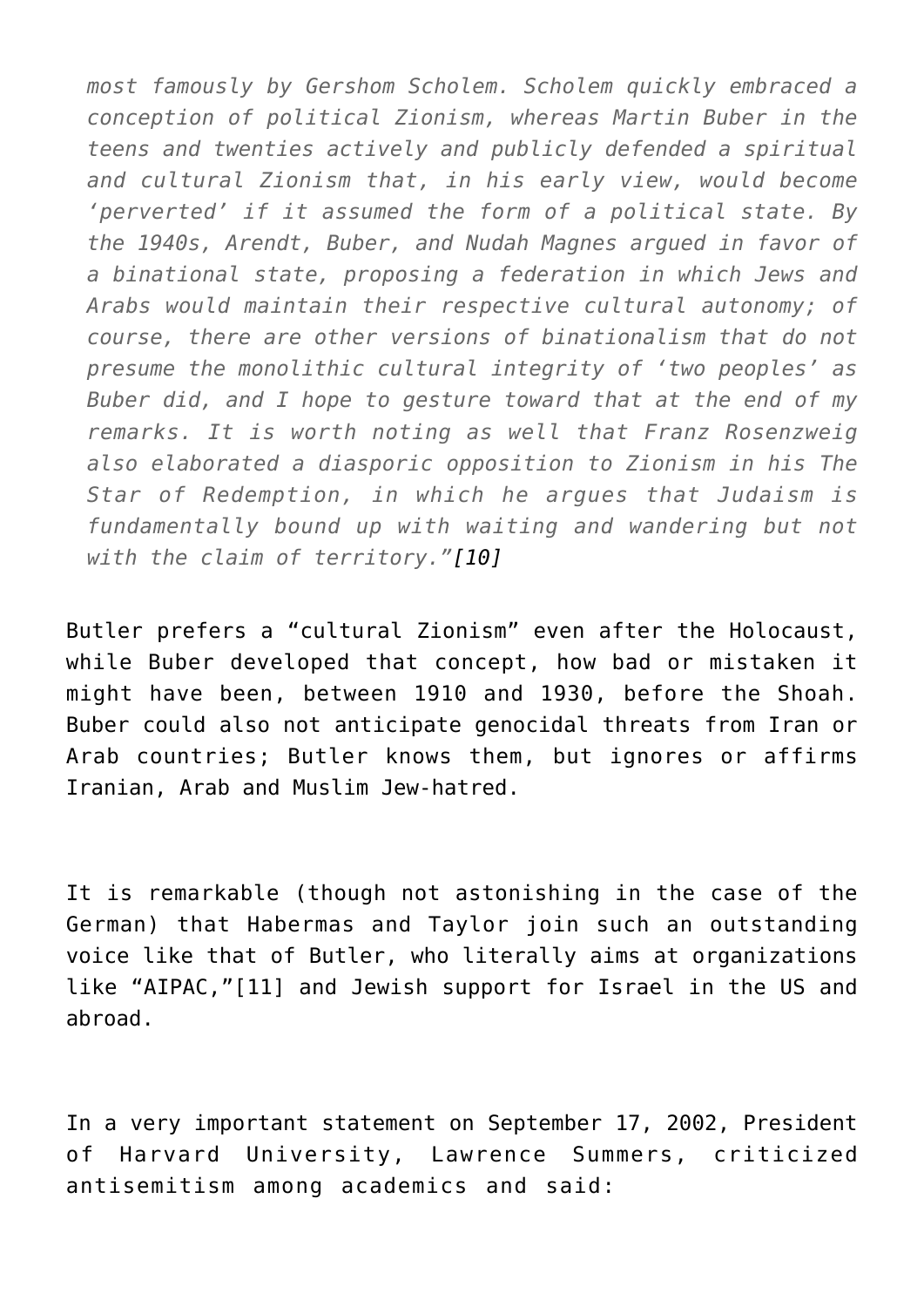*"I speak with you today not as President of the University but as a concerned member of our community about something that I never thought I would become seriously worried about the issue of anti-Semitism. I am Jewish, identified but hardly devout. In my lifetime, anti-Semitism has been remote from my experience. My family all left Europe at the beginning of the 20th century. The Holocaust is for me a matter of history, not personal memory. To be sure, there were country clubs where I grew up that had few if any Jewish members, but not ones that included people I knew. My experience in college and graduate school, as a faculty member, as a government official – all involved little notice of my religion.["\[12\]](#page--1-0)*

## He was shocked about the growing antisemitism since 2001 in particular:

*"Consider some of the global events of the last year: There have been synagogue burnings, physical assaults on Jews, or the painting of swastikas on Jewish memorials in every country in Europe. Observers in many countries have pointed to the worst outbreak of attacks against the Jews since the Second World War. Candidates who denied the significance of the Holocaust reached the runoff stage of elections for the nation's highest office in France and Denmark. Statesponsored television stations in many nations of the world spew anti-Zionist propaganda. The United Nations-sponsored World Conference on Racism – while failing to mention human rights abuses in China, Rwanda, or any place in the Arab world – spoke of Israel's policies prior to recent struggles under the Barak government as constituting ethnic cleansing and crimes against humanity. The NGO declaration at the same conference was even more virulent."*

Summers also noted that "it would have been inconceivable a generation or two ago that Harvard could have a Jewish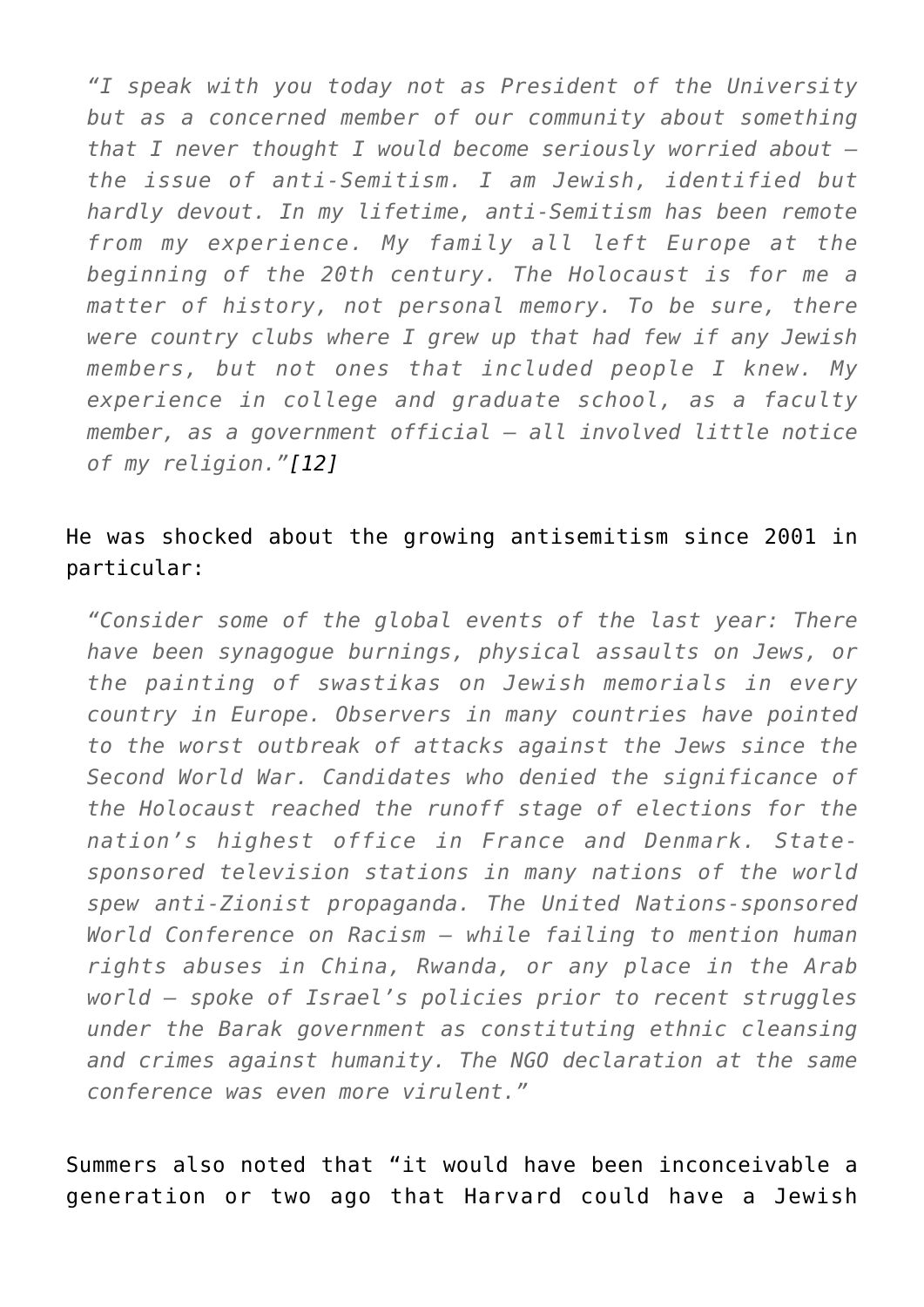President." There is a long history of antisemitism on American campuses and at the Ivy League in particular, as historian Stephen Norwood has shown. [13]

In a response to Lawrence, who did not mention specific scholars by name, Judith Butler ran riot and wrote a piece in 2003:

*"When the president of Harvard University declared that to criticise Israel at this time and to call on universities to divest from Israel are 'actions that are anti-semitic in their effect, if not their intent', he introduced a distinction between effective and intentional anti-semitism that is controversial at best. The counter-charge has been that in making his statement, Summers has struck a blow against academic freedom, in effect, if not in intent.["\[14\]](#page--1-0)*

Criticism of antisemitism is called "a blow against academic freedom" while in fact Judith Butler is against academic freedom, when it comes to criticism of antisemitism. One could argue with Freud that Butler projects her own lust of restricting academic freedom onto others. Butler signed an "Open Letter from American Jews" although it was not anti-Israel enough for her, because it did not call for "the end of Zionism." Did she ever call for "the end of Saudi-Arabian Wahhabi rule"? Did she ever call for "end the misogynistic policies of the Taliban in Afghanistan"? Did she ever call for the end of airing pro-Holocaust statements on Egypt or Al-Jazeera TV from Qatar? Did she ever call to stop publishing antisemitic cartoons in Arab, state sponsored newspapers, like in Syria, Egypt, or Iraq? Did she ever call to stop the hanging of homosexuals in the Islamic Republic of Iran? Did she ever call on German firms to stop their trade with Islamofascist regimes like in Iran, or did she ever call to stop German trade with Arab dictators like Saddam Hussein, who in March 1988 killed some 5000 Kurdish Iraqis with German lethal gas in the city of Halabja? Did she ever call to halt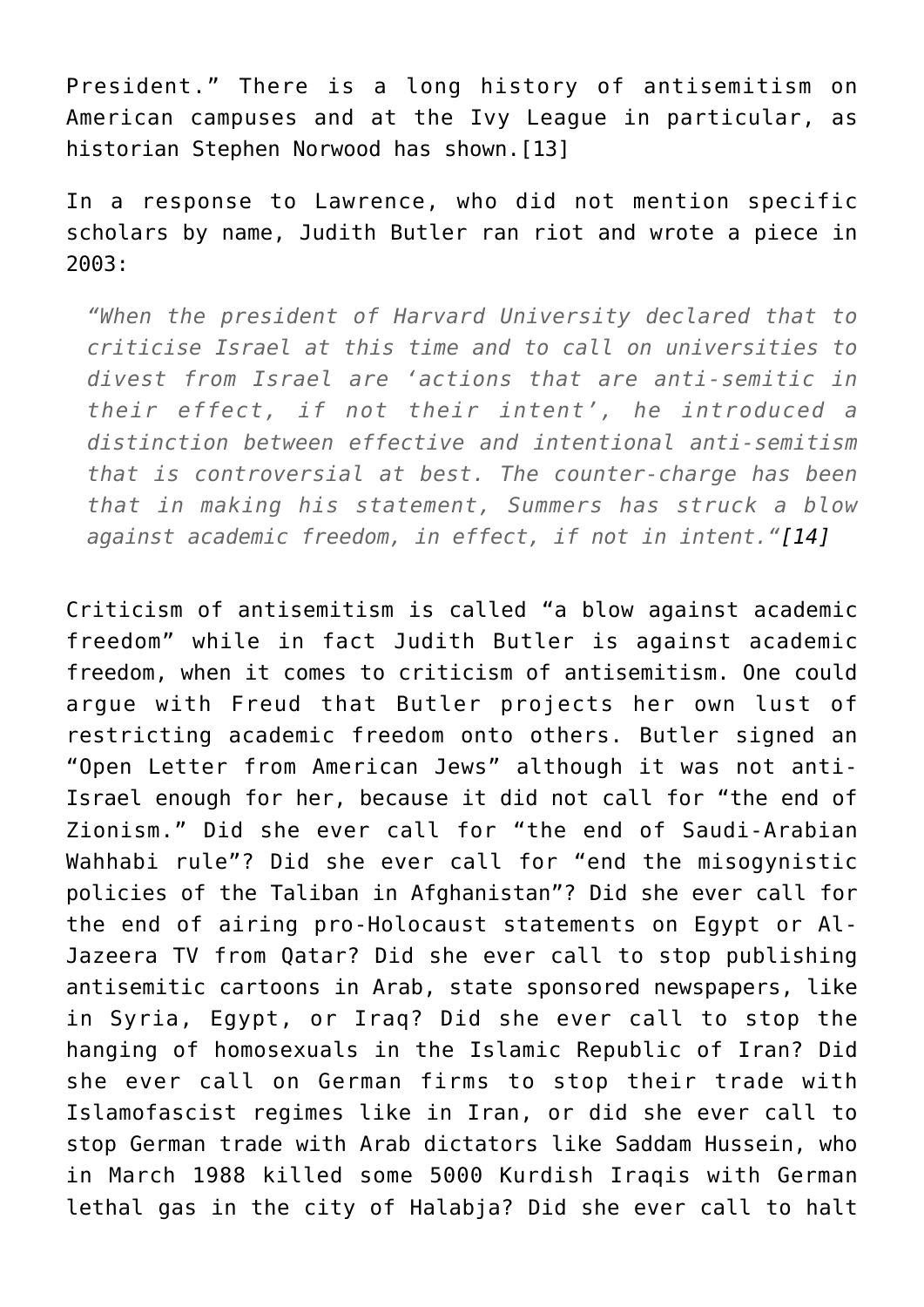the persecution of non-believers and critics of Islam in Muslim countries from Morocco to Indonesia?

In 2006 philosopher Elhanan Yakira initiated a vibrant debate in Israel about post-Zionism, anti-Zionism and antisemitic academics. His study was published in English in 2010 and is a seminal work for scholars, students and the public who want to understand how anti-Israeli propaganda works. For example, he criticizes Judith Butler and her above-quoted article from 2003, where the Californian activist wrote that some "95,000 Palestinians" will be "homeless" thanks to the anti-terror fence. Yakira gives the context:

*"In fact, very few, if any, Palestinians have been made 'homeless' by the construction of the security barrier, and only a small part of it is actually a wall. It is true that some Arabs have lost part of their land (not their homes). However, Israelis also have lost something: an unknowable number of them have lost the privilege of being killed by infiltrating Palestinian resistance fighters. In areas where the barrier is complete, suicide bombing and other attacks on Israeli civilians – in buses, restaurants, discothèques, and shops – have virtually stopped. Given the fact that Butler's article was written at the height of the suicide-bombing campaign, it is hard to avoid the suspicion that she is not, after all, immune to the kind of affectivity [Serge] Thion [a close ally of French Holocaust denier Robert Faurisson] exhibits toward Israel and Israelis."[\[15\]](#page--1-0)*

Judith Butler is a long-time supporter of boycotts of Israel. Before the BDS (Boycott Divestment Sanctions) movement was launched by Palestinians in 2005 she was already singling out the Jewish state. In March 2011 she spoke at the "Israel Apartheid Week" in Toronto.[\[16\]](#page--1-0) While Blacks in South Africa Apartheid could not vote, for example, Arabs and Muslims can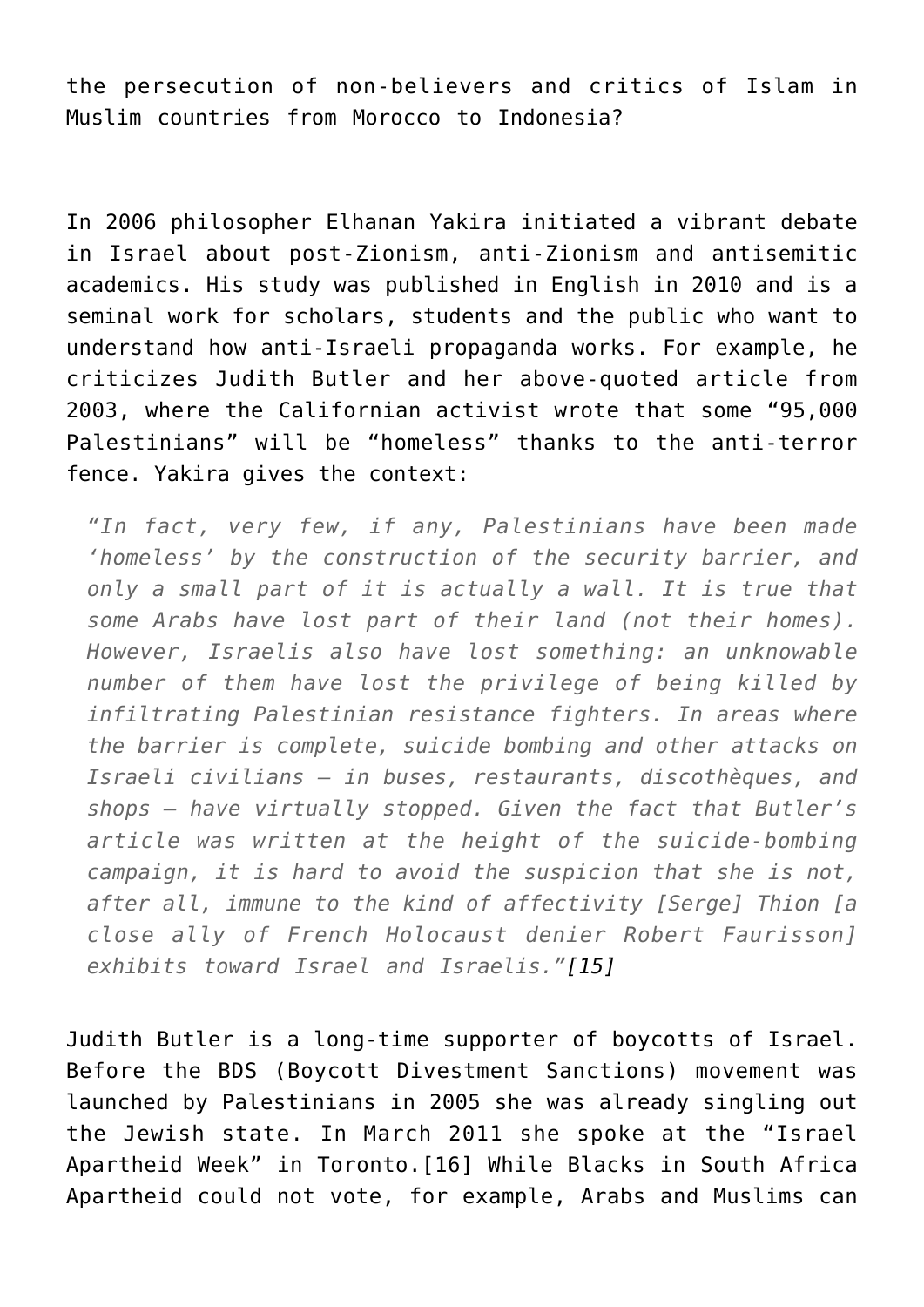vote in Israel. The defamation of Israel as apartheid is not just antisemitic because it spreads lies about Jews and throws oil on the Arab, Muslim and Iranian hatred of Jews and Israel. It is also a distortion of South African racism and real apartheid. Germany, though, is a hotbed for anti-Zionist Jews.

There is a committee, consisting of ten members, who decided to award Butler this prize, headed by the major of Frankfurt, Petra Roth (from the conservative Christian Democratic Union, CDU). Among those who should best know about antisemitism, one might think, is Axel Honneth, himself professor at Frankfurt University and head of the *Institute for Social Research* in Frankfurt, the very same institution founded by Horkheimer and others and joined by Adorno. Adorno and Horkheimer were lucky and could flee Nazi antisemitism and the Holocaust. They witnessed boycotts of Jews and Jewish firms while being in exile, out of reach of the Nazis and Germans. To award a prize to a scholar who is in favor of boycotting Jews and Israelis is a slap in the face of Adorno. Contrary to Butler, Adorno was an intellectual and a scholar who preferred theory and criticism to anti-Jewish activities like Israel Apartheid weeks.

German professor Micha Brumlik gives Butler his Jewish kosher stamp.[\[19\]](#page--1-0) He is known for doing so for anti-Zionist antisemitism. He is against obvious antisemitism like that of Hamas, but he is in favor of Jewish anti-Zionism. He even equated Butler's pro-Hezballah and pro-Hamas stand with supposedly or indeed problematic paragraphs from philosopher Adorno about jazz. Therefore criticism of music is the same as hatred of Jews and incitement to genocide from Hamas. I learned that this is mainstream in Germany; after I alerted professor Honneth to Butler's antisemitism he replied that this is rather respectable "criticism of Israel" and he referred to Brumlik's article.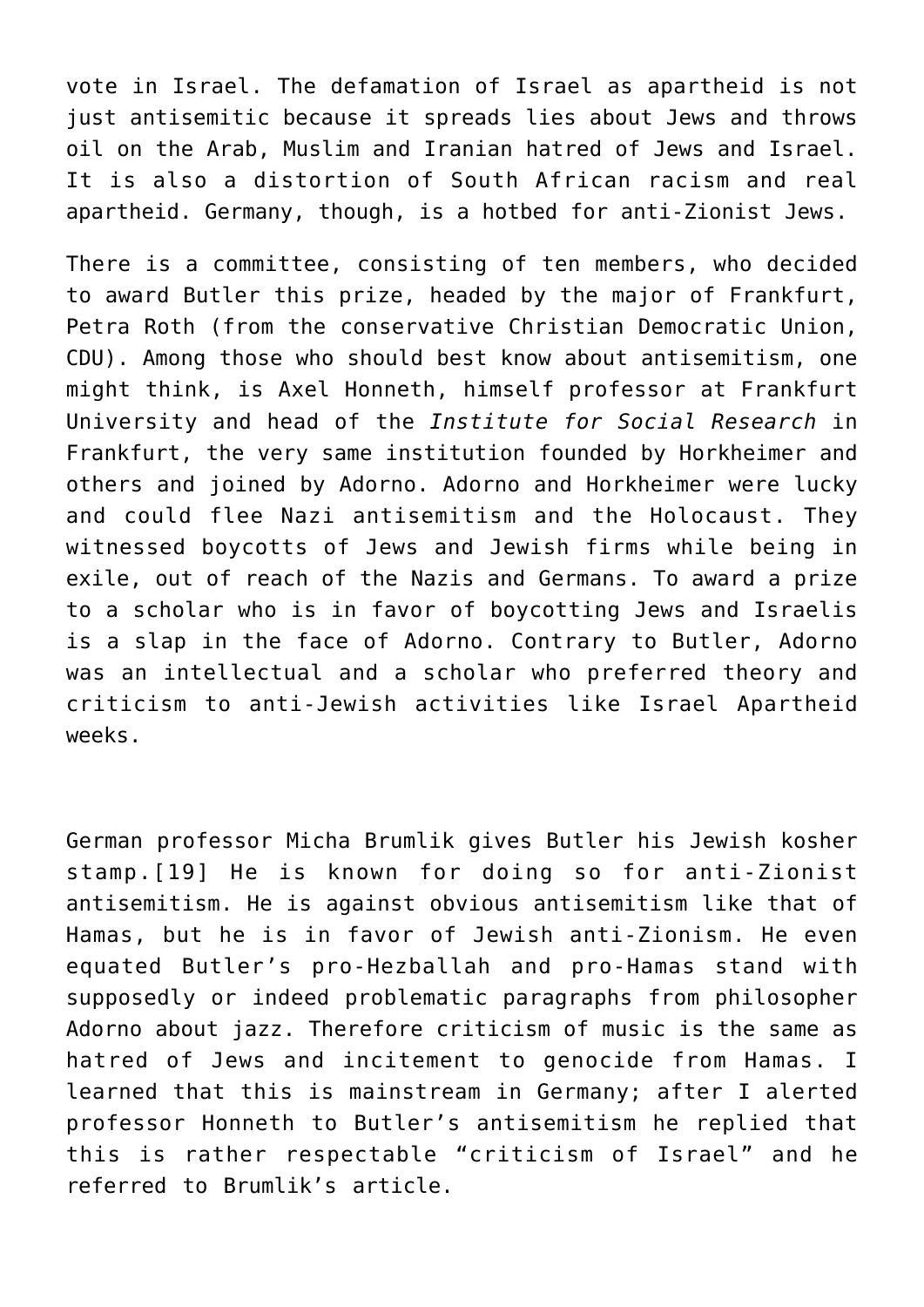It may not be true and it may not be possible that one of the leading anti-Israel voices of the world, Judith Butler, who wants to destroy the Jewish character of Israel by allowing the return of Palestinian "refugees" from 1948, and who opposes philosophically the Jewish character of Israel with reference to Hannah Arendt and Martin Buber, will be awarded the Adorno Prize of the city of Frankfurt. Butler is among the most aggressive critics of "Campus-Watch,"[\[20\]](#page--1-0) an institution of the Middle East Forum (MEF), established in 2002.[\[21\]](#page--1-0) As quoted, in a book of hers in 2009, Butler even equates, like another highly fashionable philosopher of our time, Italian Giorgio Agamben, US policies during the *War on Terror* with Nazi policies and concentration camps. "The other" is the iihadist, seen as victim of America and not as mass murderer. "The other" is the Islamist and he is seen as the Jew of today. More delusion is hardly possible.

Brumlik, though, the German professor of pedagogy, refers to above quoted article of Butler from 2011 ("Is Judaism Zionism") and likes it very much. American scholar Russell Berman, an expert on Germany, the left, Critical Theory, antisemitism and anti-Western ideology, puts Butler's ideology in a nutshell – this analysis fits for most liberal and leftwing anti-Zionists, worldwide:

*"It is as if for Butler a concern with anti-Semitism anywhere, and, in particular, in the academy were, in her view, incompatible with any criticism of Israel. Yet that absurd presumption is undermined by Butler's own prose: for she too, despite herself, has to come to grips with anti-Semitism in the academy and not – this would be the easy case – with Nazi flag-wavers or right-wing populists – but in the very core of her chosen political community, the academic anti-Zionist movement."[\[22\]](#page--1-0)*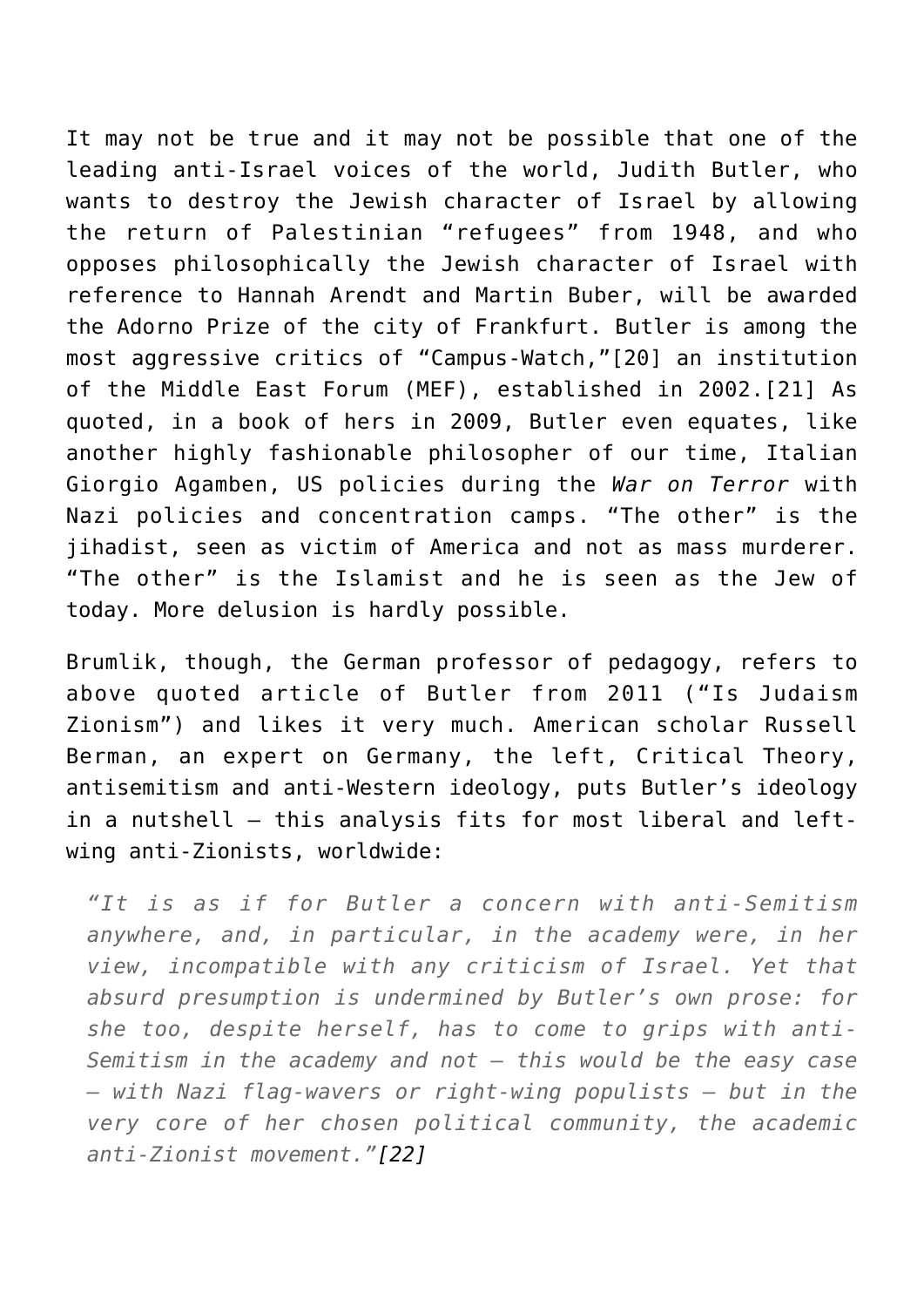The city of Frankfurt has to rethink its decision to award Judith Butler. Antisemitism should not be rewarded in Germany again. Too many anti-Israel scholars and activists already have been honored, tenured, or given prizes. This has to stop and serious research on antisemitism, particularly on anti-Zionist antisemitism and Islamism, has to be supported.

In 2007 Lawrence Summers repeated his criticism of academic and mostly left-wing and liberal antisemitism in an interview he gave to the prestigious Podcast Series "Voices on Antisemitism" of the United States Holocaust Memorial[:\[23\]](#page--1-0)

*"I found it shocking and deeply troubling that a substantial group of faculty members at major universities would propose seriously, and indeed seek to pressure, for universities like Harvard to sell, to divest, any stock, any company that did any business with Israel. It seemed to me that such a boycott that singled out Israel was profoundly misguided. And so I raised the question of whether this action, because of its singling out of Israel, was antisemitic in its effect if not necessarily in its intent."*

## He has probably Judith Butler's attack on him in mind, when he concludes:

*"I think the magnitude of the reaction I got was not something I fully anticipated. I had the reaction that, if people had felt so inhibited from speaking on these issues that they praised my courage, that there must be a larger problem around these issues on university campuses than I had previously supposed. I think it might have been a more difficult decision if I had known just how much attention those remarks would generate, but while it would have been a more difficult decision, I think I would have been even more convinced of the importance of speaking out in the way that I did."*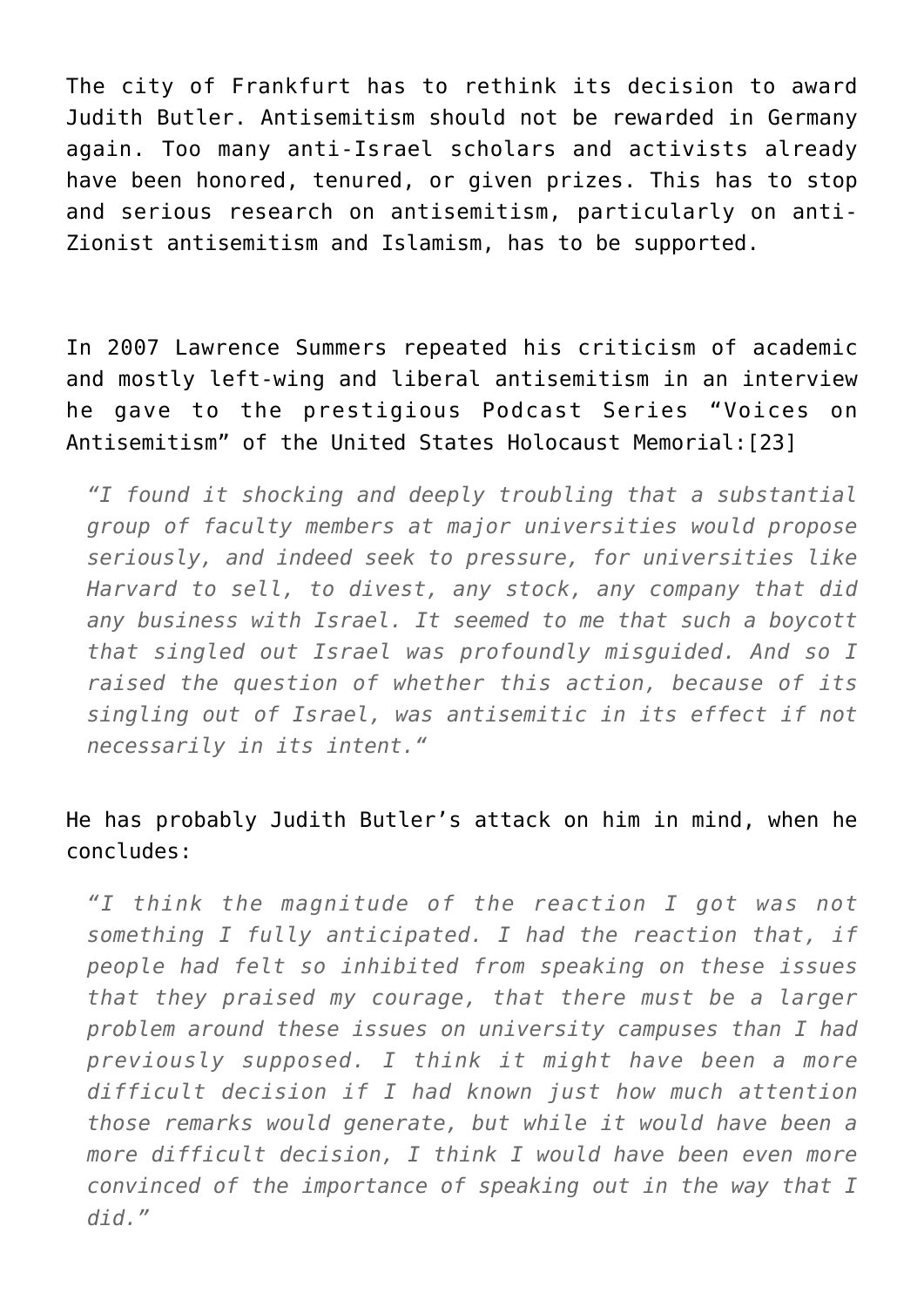The President of the leading University of the world spoke out against academic antisemitism as early as 2002. In 2012 German academics and politicians still do not understand what anti-Zionism means or they affirm hatred of the Jewish state of Israel. It is not acceptable to call Israel an apartheid state, as Butler does, and it is not acceptable to boycott Israel, as Butler propagates. Adorno told us that antisemitism has to be fought and not to be awarded!

Dr. Clemens Heni is a political scientist and the founding Director of the Berlin International Center for the Study of Antisemitism (BICSA) <http://bicsa.org/> . 2008/2009 he was a Post-Doctoral researcher at Yale University. He published three books on antisemitism so far, including his study *Schadenfreude. Islamic Studies and Antisemitism in Germany after 9/11* (410 pages, in German, 2011). He can be reached at c.heni@gmx.de

[\[1\]](#page--1-0) http://rhetoric.berkeley.edu/people.php?page\_id=1056&p=54 (visited June 6, 2012).

## [\[2\]](#page--1-0)

http://www.kulturpreise.de/web/preise\_info.php?preisd\_id=495 (visited June 6, 2012); "Judith Butler erhält den Theodor-W.- Adorno-Preis," http://www.focus.de/kultur/buecher/ literatur-judith-butler-erhaelt-den-theodor-w-adornopreis aid 760909.html (visited June 6, 2012); "Theodor-W.-Adorno-Preis an Judith Butler," http://www.hr-online.de/website/ rubriken/kultur/index.jsp?rubrik=72824&key=standard\_document\_4 4944250 (visited June 6, 2012).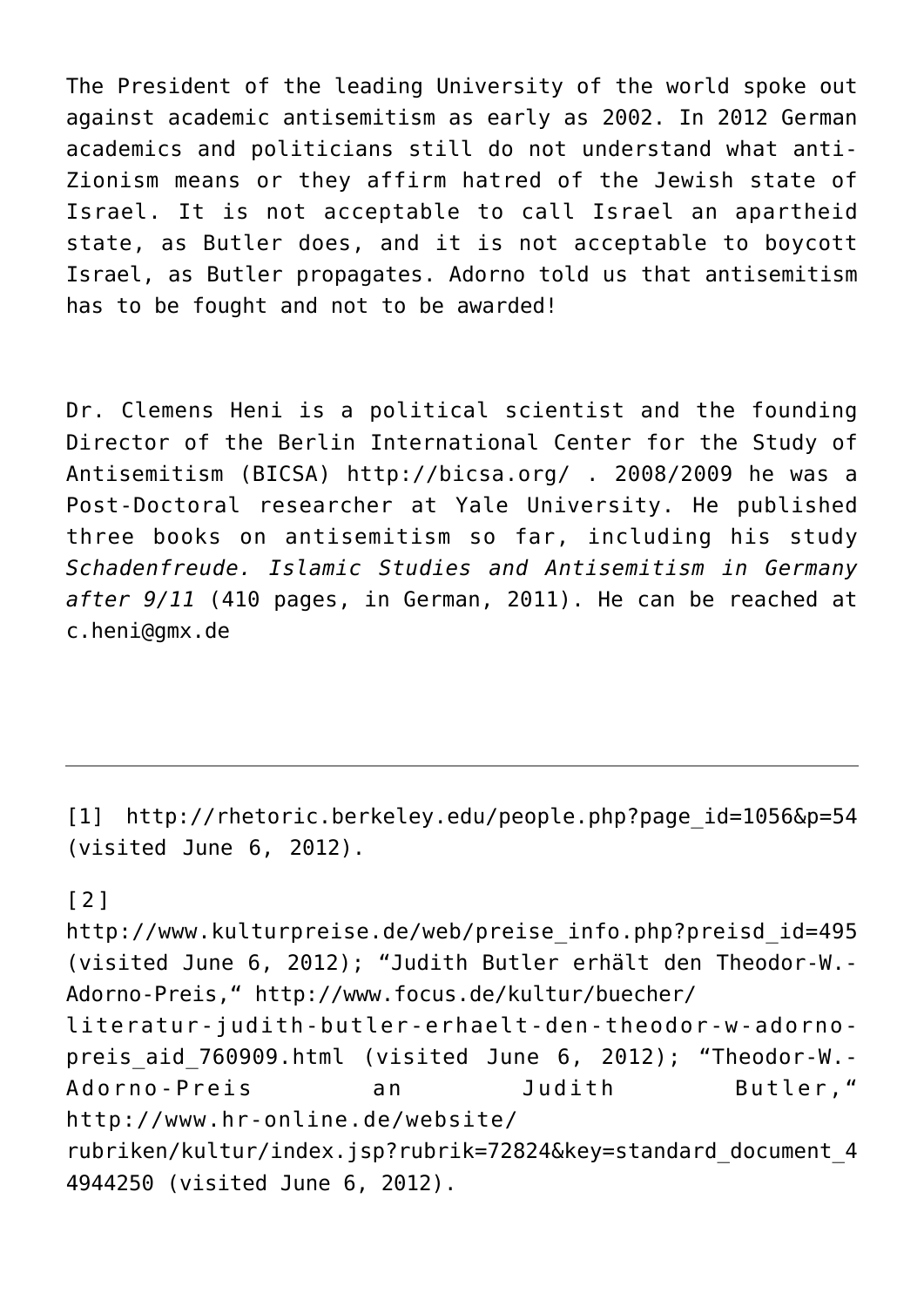[\[3\]](#page--1-0) Judith Butler (2009): Frames of War. When is Life Grievable, London/New York: Verso, 93.

[\[4\]](#page--1-0) Martha Nussbaum (1999): Professor of Parody, February 22, 1999, The New Republic, http://www.akad.se/Nussbaum.pdf (visited June 6, 2012). Butler was awarded the "first prize in the annual Bad Writing Contest sponsored by the journal Philosophy and Literature", for example, ibid. Nussbaum criticizes that Butler rejects feminist activism towards better laws to protect women, and that Butler stays away from the struggle for more social equality for women, too.

[\[5\]](#page--1-0) Eduardo Mendieta/Jonathan Vanantwerpen (2011): The Power of Religion in the Public Sphere, in: Eduardo Mendieta/Jonathan Vanantwerpen (eds.), The Power of Religion in the Public Sphere. With an Afterword by Craig Calhoun, New York: Columbia University Press. The book is result of an event in New York City on October 22, 2009, ibid., vii.

[\[6\]](#page--1-0) Judith Butler (2011): Is Judaism Zionism, in: Mendieta/Vanantwerpen (eds.), 70–91.

[\[7\]](#page--1-0) "And, of course, it makes a difference whether one is criticizing the principles of Jewish sovereignty that characterize political Zionism since 1948, or whether one's criticism is restricted to the occupation as illegal and destructive (and so situates itself in a history that starts with 1967), or whether one is more restrictively criticizing certain military actions in isolation from both Zionism and the occupation, i.e., last year's assault on Gaza and the war crimes committed there, the growth of settlements, or the policies of the current right-wing regime in Israel," Butler 2011, 75.

[\[8\]](#page--1-0) Butler 2011, 77ff.

[\[9\]](#page--1-0) Butler 2011, 77.

[\[10\]](#page--1-0) Butler 2011, 77.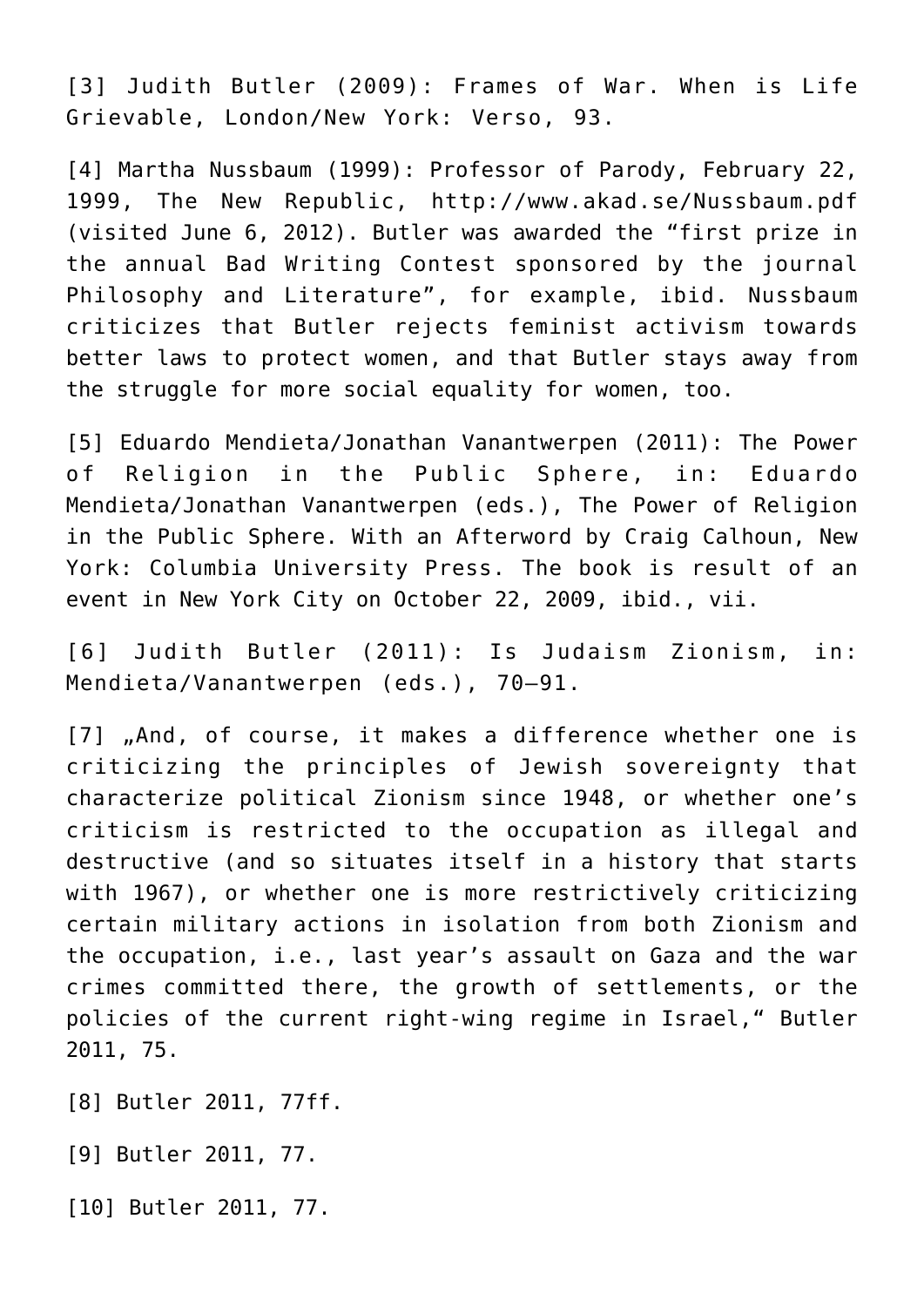[\[11\]](#page--1-0) Butler 2011, 74.

[\[12\]](#page--1-0) Lawrence Summers (2002): Address at morning prayers, Memorial Church, Cambridge, Massachusetts, September 17, 2002, http://www.harvard.edu/president/speeches /summers\_2002/morningprayers.php (visited June 5, 2012).

[\[13\]](#page--1-0) Stephen H. Norwood (2009): The Third Reich in the ivory tower: complicity and conflict on American campuses, Cambridge/New York: Cambridge University Press.

[\[14\]](#page--1-0) Judith Butler (2003): No, it's not anti-semitic, London Review of Books, August 21, 2003, http://www.lrb.co.uk/v25/n16/judith-butler/no-its-not-anti-sem itic (visited June 5, 2012).

[\[15\]](#page--1-0) Elhanan Yakira (2010): Post-Zionism, Post-Holocaust. Three Essays on Denial, Forgetting, and the Delegitimation of Israel, Cambridge etc.: Cambridge University Press, 315.

[\[16\]](#page--1-0) http://toronto.nooneisillegal.org/node/572 (visited June 5, 2012).

[\[17\]](#page--1-0) Micha Brumlik (2012): Die Philosophin im Brunnen, June 4, 2012, http://www.taz.de/

Kolumne-Gott-und-die-Welt/!94612/ (visited June 6, 2012). Resentment against Adorno is very widespread in Germany, because he was a son of a Jew and he survived National Socialism. Adorno even came back to Germany, taught Germans about antisemitism and there is resentment against him because Adorno was a critic of right-wing newspapers and their hatred of liberals around 1968, like Axel Springer's BILD daily. Therefore, it is remarkable that a German author equates anti-Zionist Butler with pro-Israel philosopher Adorno, Michael Kreutz (2012): Versöhnung der Differenzen, June 3, 2012, http://www.transatlantic-forum.org/index.php/archives/2012/135 41/versoehnung-der-differenzen/ (visited June 8, 2012). Kreutz accuses Adorno of having been a typical German "antiliberal," which isn't but resentment. Adorno was a victim of German